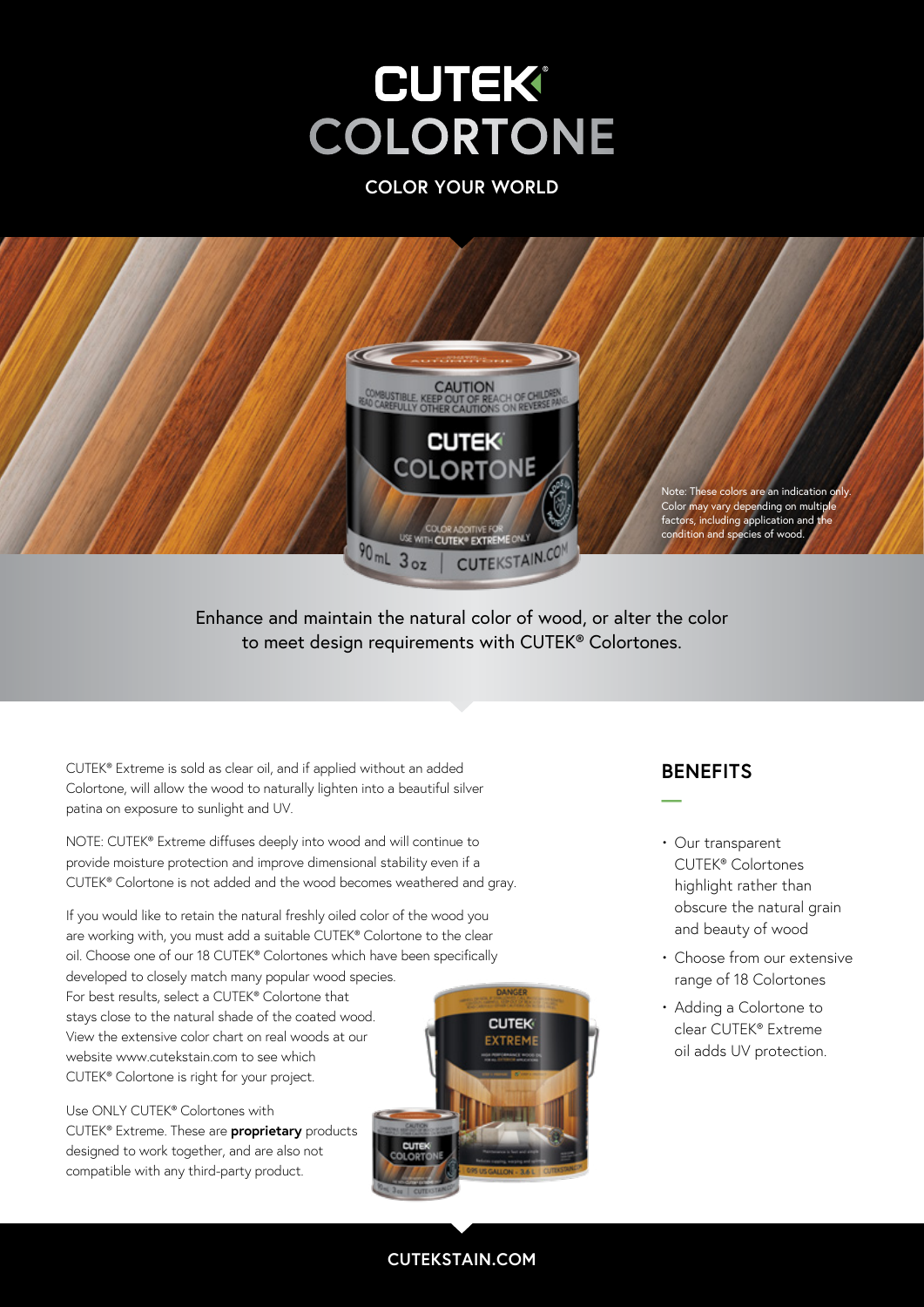### **UNDERSTANDING CUTEK® COLORTONES**

**—**

It is important to understand that CUTEK® Extreme is a penetrating oil designed to enhance the natural color and grain of wood. CUTEK® Extreme is sold as a clear oil that can be used to protect the wood from moisture and moisture related movement such as cupping, warping and splitting. Using just the clear oil will protect the wood, providing stability and structural integrity while allowing it to naturally lighten and produce a silver weathered patina over time. The soft natural lightening and silvering of the wood represents a low care option and is becoming an increasingly popular way to leave wood in weather exposed settings.

Wood projects using clear CUTEK® Extreme oil that have silvered can easily be returned back to the wood's original color using CUTEK® Wood Reviver and high pressure washing followed by further applications of CUTEK® Extreme.

However, if you desire to maintain the original color of the 'freshly oiled' wood then you need to purchase a CUTEK® Colortone to add to the clear CUTEK® Extreme. It is important that the Colortone that you choose is suited to your selected wood as it should further enhance the natural color and grain and help to maintain its "natural" color over a longer period of time.

If you would like to alter the color of your wood (e.g. make your wood look lighter or darker than its natural state), there are Colortones that can help you meet your design requirements.

Always obtain a Pre-Mixed Sample to check your color choice before proceeding with your project.

#### **What to expect when using CUTEK® Colortones**

Most wood care products on the market leave a buildup of material on the surface of the wood. In the short term this provides more color, but in the long term the finish can be prone to peeling and flaking, which requires time and money to repair.

The CUTEK® system is unique as it will fade, ware, or erode over time and with use rather than peel or flake.

The initial CUTEK® Colortone intensity on new smooth wood projects only offers subtle amounts of pigment that enhance the wood. Wood that is exposed fully to the weather will lighten faster as the wood acclimatizes. A follow up application after this initial weathering period will provide much greater Colortone intensity as the wood becomes rougher and more open.

#### **How to increase color intensity on new wood**

New wood is milled smooth and often has a mill glaze which will greatly restrict the initial color adhesion of any pigment. Better results can be achieved by creating a rougher surface and preparing the wood using CUTEK® Wood Reviver in combination with a high-pressure washer. Sanding the new wood with 80 grit paper will give even better results as it removes mill glaze and creates a much rougher surface which will enable greater color intensity. Note: The rougher the surface of the wood, the greater the color intensity and durability. Rough sawn or heavy brushed wood profiles will take more oil and color so much bolder color contrast can be achieved. The amount of mill glaze, if any, that is present on any job can vary significantly depending on species density, and machining method used. Note: Sanded surfaces should be vacuumed or washed thoroughly to remove all loose wood and dust.

#### **CUTEKSTAIN.COM**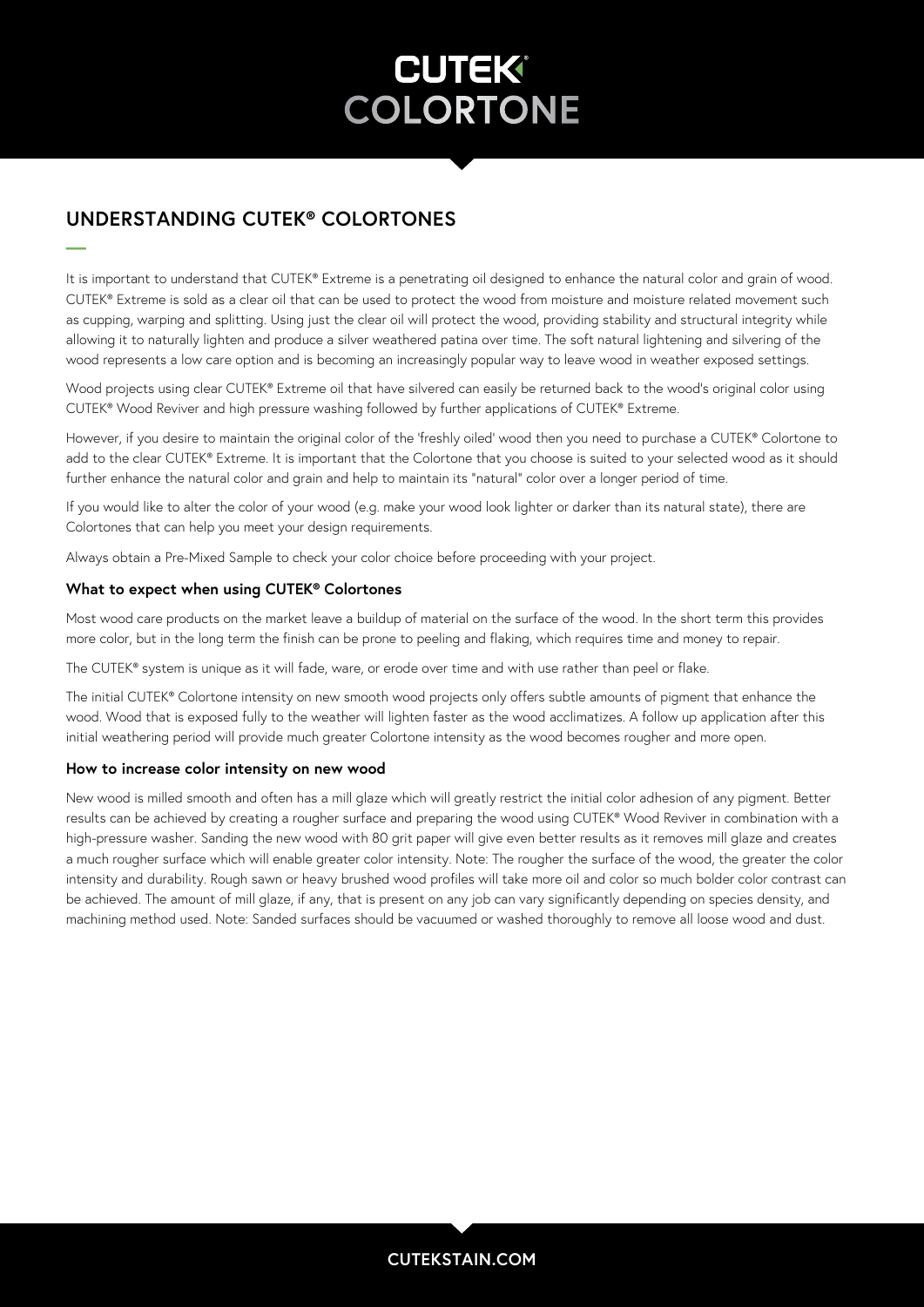#### **CHOOSING THE RIGHT CUTEK® COLORTONE**

To maintain the wood's natural color for longer, choose a CUTEK® Colortone similar to the natural color of the wood. Suggested CUTEK® Colortones that match the natural hue of your wood can be found in our tables below. Colortones can also help alter your wood color if required (e.g. make your wood look lighter or darker than its natural state). Always obtain a CUTEK® Pre-Mixed Sample to check your color choice before proceeding with your project.



Note: These colors are an indication only. Color may vary depending on many factors including application and the condition and species of wood.

| <b>RECOMMENDED CUTEK<sup>®</sup> COLORTONES</b> |                                               |
|-------------------------------------------------|-----------------------------------------------|
| <b>Wood Species</b>                             | Recommended CUTEK® Colortone(s)               |
| Douglas Fir - Rough                             | Espresso, Honeycomb                           |
| Douglas Fir - Smooth                            | Espresso, Ashwood*                            |
| Eastern White Cedar                             | Goldtone, Honeycomb                           |
| European Pine                                   | White Wash*, Honeycomb                        |
| lpe                                             | Autumntone, Goldtone, Walnut                  |
| Kebony                                          | Cedartone, Rustic Gold, Honeycomb             |
| Mahogany                                        | Rustic Gold, Honeycomb, Goldtone, Terra Cotta |
| Pressure Treated - Southern Yellow Pine         | Honeycomb, Smokey Gray                        |
| Pressure Treated (Brown)                        | Espresso, Honeycomb                           |
| Redwood                                         | Terra Cotta, Honeycomb, Espresso, Autumntone  |
| <b>Thermally Modified Ash</b>                   | Walnut, Espresso                              |
| <b>Thermally Modified Scots Pine</b>            | Honeycomb, Goldtone, Espresso                 |
| Thermally Modified Southern Yellow Pine         | Ashwood*, Espresso, Honeycomb                 |
| Western Red Cedar - Clear & Knotty              | Rustic Gold, Honeycomb, Goldtone, Cedartone   |

Note: Selections were made using the single strength samples.

| <b>COMMON WOOD TRENDS</b>    |                          |
|------------------------------|--------------------------|
| Hamptons/White Wash Look     | White Wash*, Blue Slate* |
| Instant Weathered Look       | Smokey Gray*             |
| Charred Wood Look            | Black Ash                |
| *Available by special order. |                          |